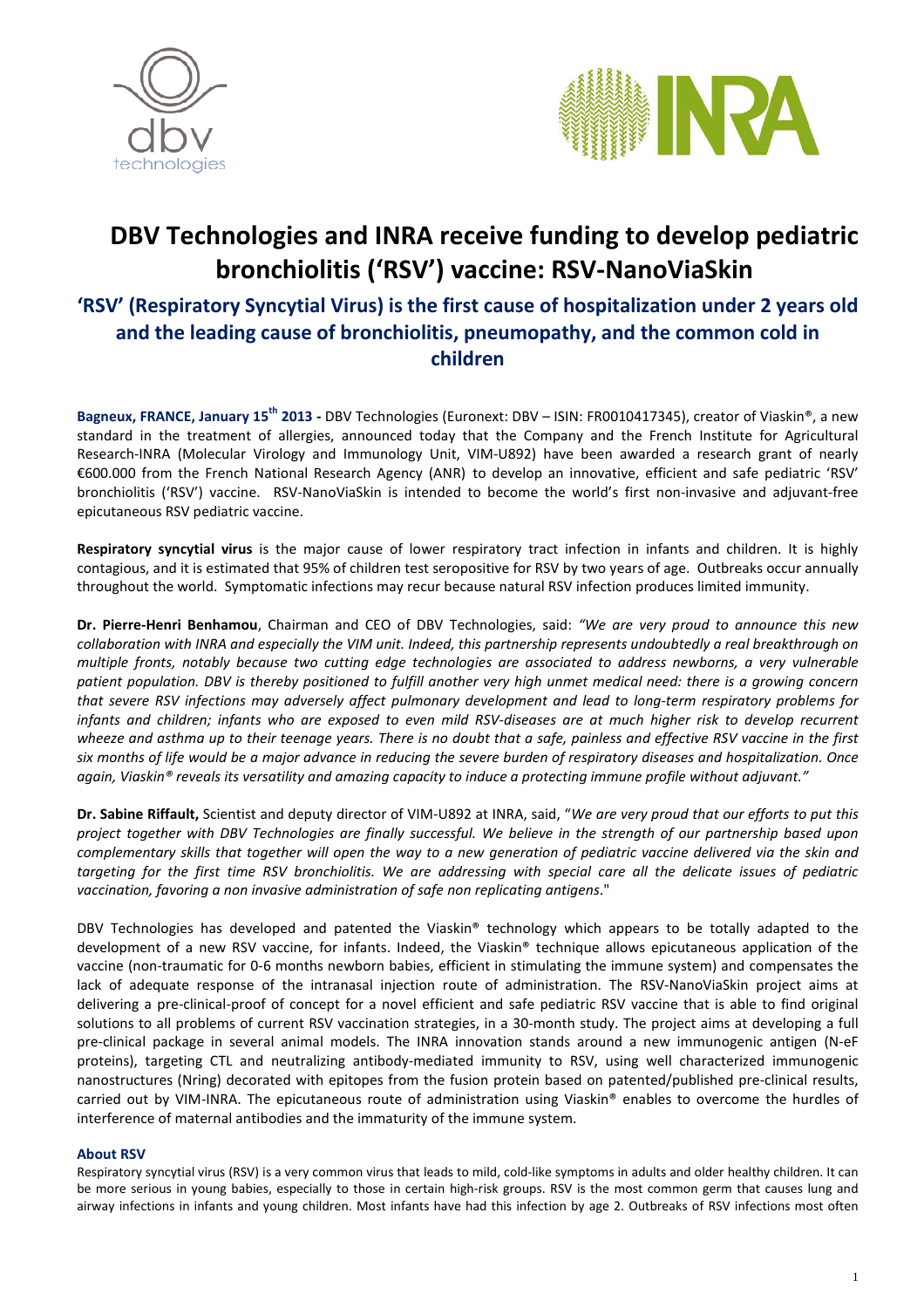



begin in the fall and run into the spring. The infection can occur in people of all ages. RSV often spreads very rapidly in crowded households and day care centers. The virus can live for half an hour or more on hands. The virus can also live for up to 5 hours on countertops. Infants under age 1 may have more severe symptoms and often have the most trouble breathing. Antibiotics do not treat RSV. Mild infections go away without treatment. Infants and children with a severe RSV infection may be admitted to hospital. In young children, RSV can cause bronchiolitis, croup, ear infections, lung failure and pneumonia. Children who have had RSV bronchiolitis may be more likely to develop asthma.

#### **About VIM-INRA**

The Molecular Virology and Immunology Unit (VIM-U892) is part of the Animal Health division at INRA. VIM-U892 studies **pathogens affecting farm animals, some of them being zoonotic pathogens**. Our research activities range from the **molecular characterization** of pathogens to **host-defense mechanisms**. We are mainly interested in **respiratory viruses** in mammals and birds, **fish viruses and bacteria**, and non-conventional agents such as **prions**. We study host-pathogen interactions in target species (swine, cattle, sheep, trout) or model species (mice, zebra fish).

#### **Our main scientific issues are:**

- 1) Structure and expression of pathogen genomes
- 2) Structure-function relationships of macro-molecular complexes
- 3) Virulence-pathogenicity factors and escape from host defenses
- 4) Plasticity of host responses during evolution and development
- 5) Fighting strategies: vaccination and therapeutical approaches

For more information, please visit our website: www.jouy.inra.fr/vim

#### **About DBV Technologies**

DBV Technologies is opening up a decisive new approach to the treatment of allergy – a major public health issue that is constantly increasing in prevalence. Food allergies represent a true handicap in everyday life for millions of people and thus constitute a major unmet medical need. DBV Technologies has developed a unique, proprietary, worldwide-patented technology for administering an allergen to intact skin and avoiding massive transfer to the blood. The Viaskin® technology combines efficacy and safety as part of a treatment that seeks to improve the patient's tolerability of peanut and thus considerably lower the risk of a systemic, allergic reaction in the event of accidental exposure to the allergen. The company's significant development program has taken this revolutionary method through to the industrial stage in Europe, initially. The product's clinically proven safety of use enables the application of effective desensitization techniques (the efficacy of which is acknowledged worldwide) in the most severe forms of the allergy. DBV Technologies is focusing on food allergies (milk and peanut) for which there are currently no effective treatments. It has developed two products: Viaskin® Peanut and Viaskin® Milk. The clinical development program for Viaskin® Peanut has received Fast Track designation from the US Food and Drug Administration. The company will subsequently develop a Viaskin® patch for young children with house dust mite allergy – a true public health issue because this pathology is one of the main risk factors for childhood asthma. DBV Technologies shares are traded on segment C of Euronext Paris (Ticker: DBV, ISIN code: FR0010417345).

For more information on DBV Technologies, please visit our website: www.dbv-technologies.com. CAUTION: Viaskin® is not approved for sale in the USA.

#### **Forward Looking Statement**

The forward-looking statements, objectives and targets contained herein are based on the Company's management strategy, current views and assumptions. Such statements involve known and unknown risks and uncertainties that may cause actual results, performance or events to differ materially from those anticipated herein. Furthermore, the Research and Development process involves several stages each of which involve the substantial risk that the Company may fail to achieve its objectives and be forced to abandon its efforts with regards to a product in which it has invested significant sums. Therefore, the Company cannot be certain that favorable results obtained during pre-clinical trials will be confirmed subsequently during clinical trials, or that the results of clinical trials will be sufficient to demonstrate the safe and effective nature of the product concerned. DBV technologies' business is subject to the risk factors outlined in its registration documents filed with the French Autorité des Marchés Financiers.